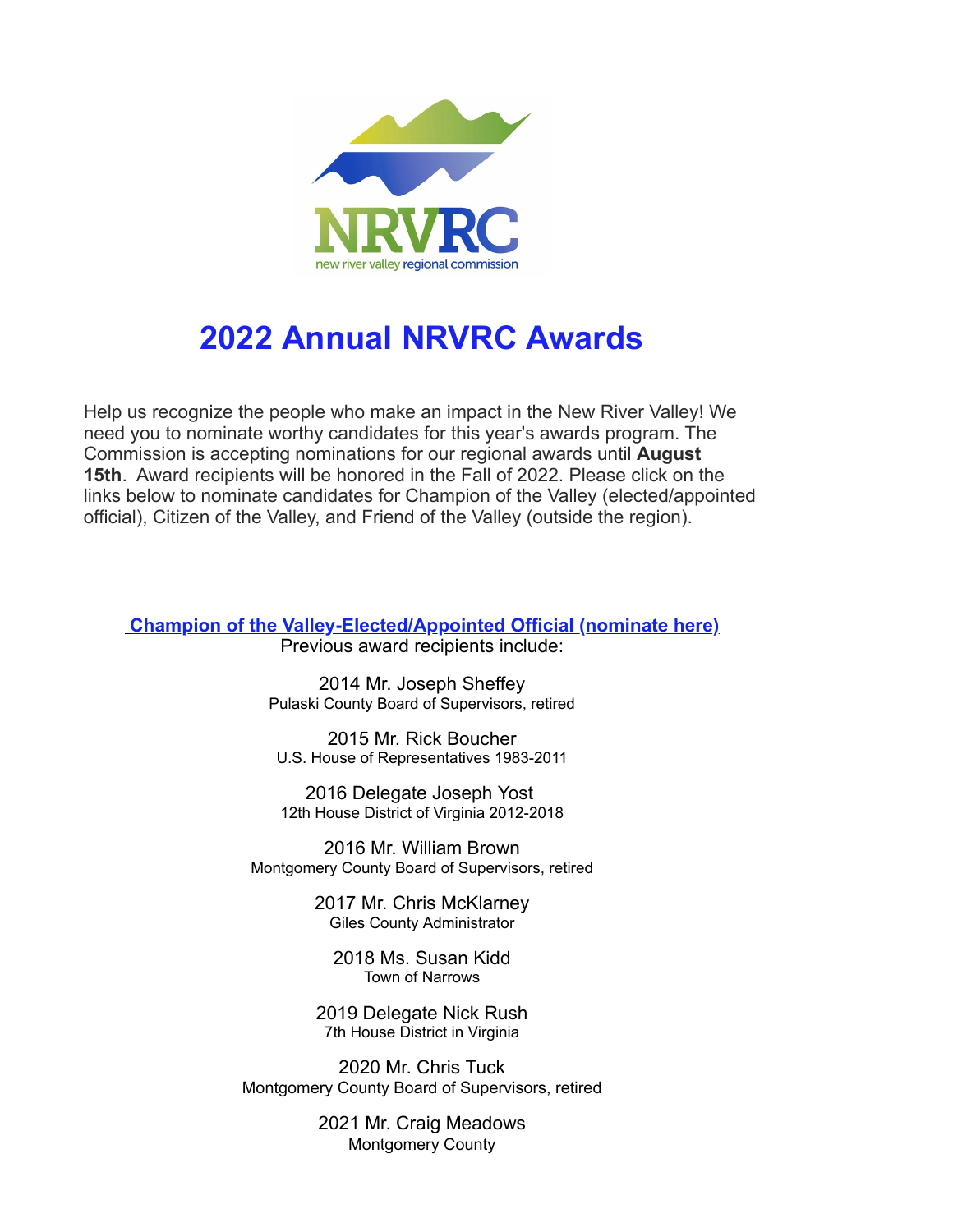## 2021 Ms. Lydeana Martin Floyd County

## **[Citizen of the Valley](https://r20.rs6.net/tn.jsp?f=001GvGUgZaQScZJBkFhUreK4w8I8rT-0sS6Q9Xu2afT5QqvhR3G7YATL0juNhPQW5fIZaHRq4mkmP7xWJgIGXq2SyINmBQ8i_ovHU2Zv87R4wfK9yrIEdt6k9j9L1uFQ4kqmkP89iyvmE2SxZN7_aRoUEs1tTOGSynLuYUAHzCoNbEWRIf_qVbIi4vAvUtRo9G_&c=h63mebbjgvw8uhAbBOf7RoP955Y5qkeRDenQ8hkM5jCjVnv7Vg_-ow==&ch=NPctdNnEsQXlp9xdxrV-9nCQM5MtySQ4DrGfXufTfiElhzxaWg9J9g==) (nominate here)**

Previous award recipients include:

2014 Dr. Charles Steger Virginia Tech President

2015 Mr. Ken Anderson CEO, Anderson & Associates, Inc.

2016 Ms. Penelope Kyle, JD Radford University President

2017 Mr. Woody Crenshaw Floyd County Entrepreneur

2018 Mr. David Hagan Business Owner / Investor

2018 Ms. P. Buckley Moss Artist / Philanthropist

2019 Mr. Raymond Smoot Community Leader

2020 Mr. Bill Ellenbogen Community Advocate

2021 Ms. Shelly Fortier Habitat for Humanity of the NRV

2021 Mr. John Dooley, PHD Virginia Tech Foundation

**[Friend of the Valley](https://r20.rs6.net/tn.jsp?f=001GvGUgZaQScZJBkFhUreK4w8I8rT-0sS6Q9Xu2afT5QqvhR3G7YATL0juNhPQW5fI7fCjkHYZ00OasXs-TOVnXQgLv2XFbNk4h-teHmP5sbyXpe2sATrK0v97RqtVjhFkms1lK7DJkhST-N9QT6JwIwd3hjVASkuXV6FGGNt6DNzuXSgKVI4K4iepV3zgwSn8&c=h63mebbjgvw8uhAbBOf7RoP955Y5qkeRDenQ8hkM5jCjVnv7Vg_-ow==&ch=NPctdNnEsQXlp9xdxrV-9nCQM5MtySQ4DrGfXufTfiElhzxaWg9J9g==) (nominate here)**

Previous award recipients include:

2016 Mary Moody Northen Foundation Mountain Lake Lodge

2017 Mr. Bill Shelton Director of the Virginia Department of Housing and Community Development

> 2019 Mr. John Smolak, III Appalachian Power